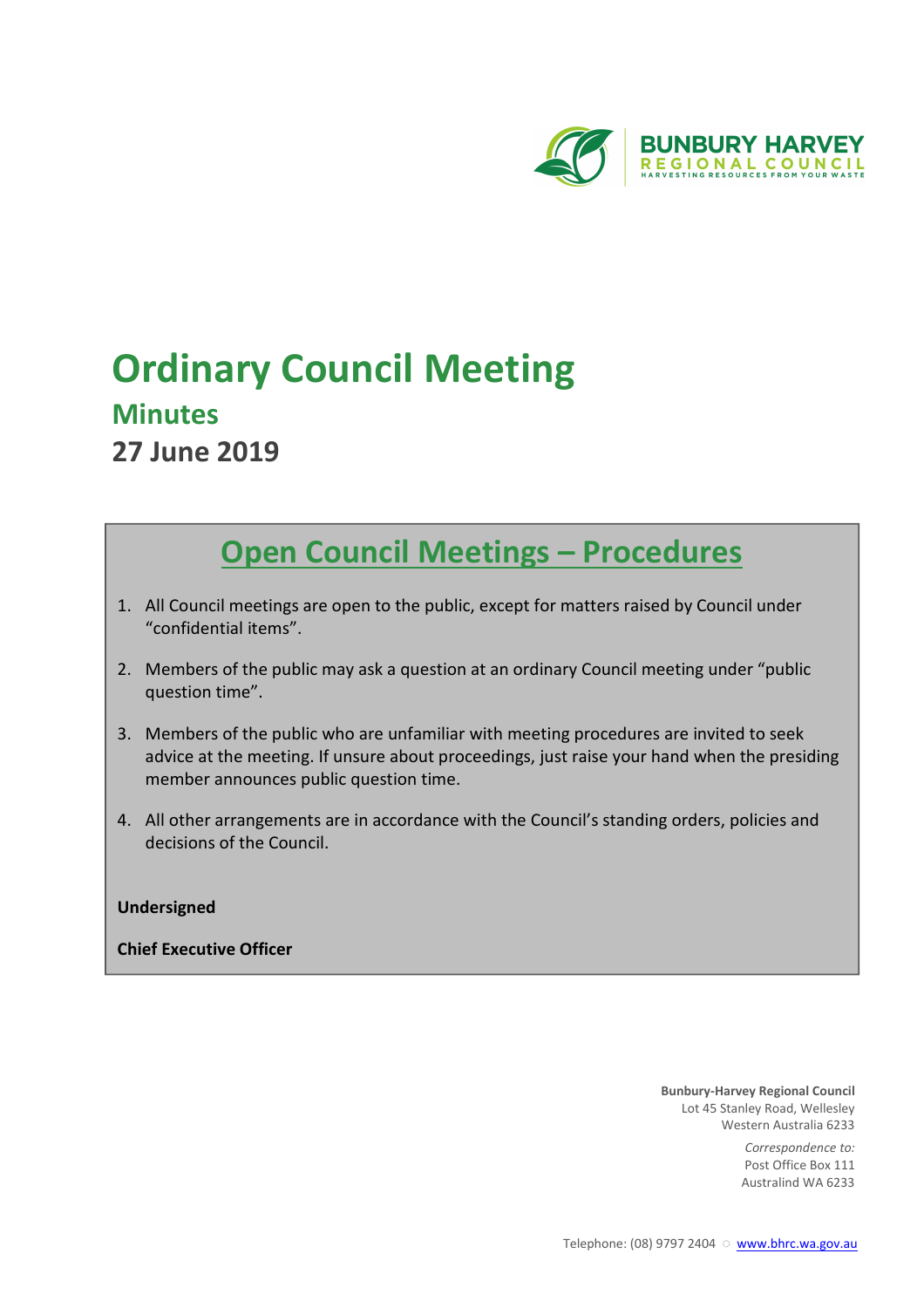# **Table of Contents**

| 1.  |      |                                                                                       |  |  |  |  |
|-----|------|---------------------------------------------------------------------------------------|--|--|--|--|
| 2.  |      |                                                                                       |  |  |  |  |
|     | 2.1  |                                                                                       |  |  |  |  |
| 3.  |      |                                                                                       |  |  |  |  |
| 4.  |      |                                                                                       |  |  |  |  |
| 5.  |      |                                                                                       |  |  |  |  |
| 6.  |      |                                                                                       |  |  |  |  |
| 7.  |      |                                                                                       |  |  |  |  |
| 8.  |      |                                                                                       |  |  |  |  |
| 9.  |      |                                                                                       |  |  |  |  |
| 10. |      |                                                                                       |  |  |  |  |
|     |      |                                                                                       |  |  |  |  |
|     | 11.1 |                                                                                       |  |  |  |  |
|     | 11.2 |                                                                                       |  |  |  |  |
|     | 11.3 |                                                                                       |  |  |  |  |
|     | 11.4 |                                                                                       |  |  |  |  |
|     |      |                                                                                       |  |  |  |  |
|     |      | 13. Urgent business approved by the person presiding or by decision of the Council 14 |  |  |  |  |
|     |      |                                                                                       |  |  |  |  |
|     |      |                                                                                       |  |  |  |  |
|     |      |                                                                                       |  |  |  |  |
|     |      | <b>ATTACHMENTS</b>                                                                    |  |  |  |  |

| Attachment 1 - | Financial Statements for the Period Ending 31 May 2019        |
|----------------|---------------------------------------------------------------|
| Attachment 2 - | Summary of Accounts Paid for the Period Ending 31 May 2019    |
| Attachment 3 - | <b>Draft Budget 2019/2020</b>                                 |
| Attachment 4 - | DRAFT - Disability Access and Inclusion Plan (DAIP) 2019-2024 |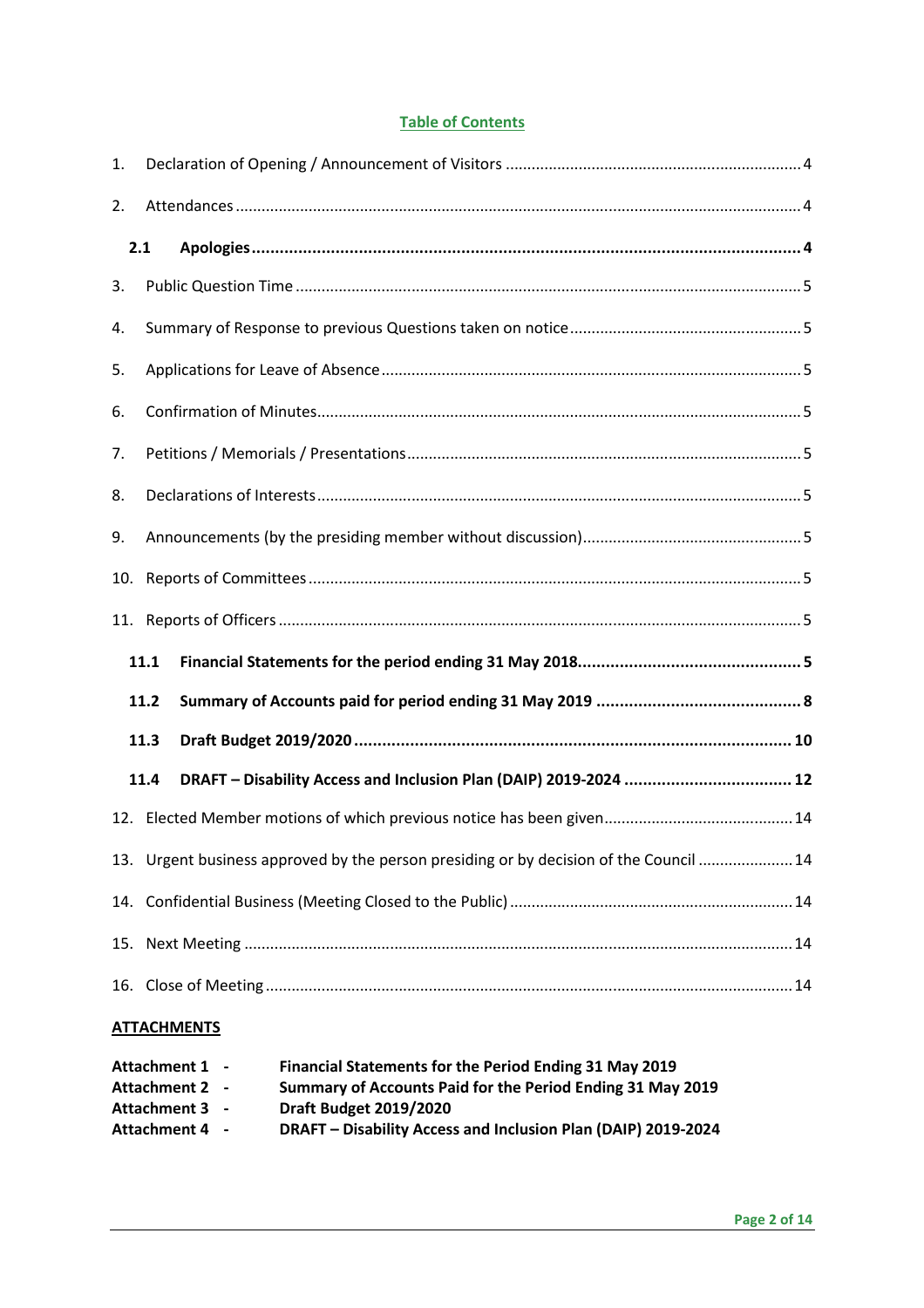

# **VISION**

To develop, implement and maintain innovative and sustainable waste reduction, recycling and landfilling services while managing waste facilities with best practice standards for the councils of the Wellington Region and beyond.

To provide sustainable waste minimisation, recycling and alternative waste treatment services to an informed community while reducing the environmental impact of waste and maximising the conservation of natural resources through reduced material use and increased resource recovery

# **MISSION**

To ensure the delivery of an integrated, cost-effective and environmentally sound waste management system and to promote sustainable community programs and policies ensuring that the health, diversity and productivity of the environment is maintained or enhanced for the benefit of future generations.

Reduce the environmental impact of waste and maximise conservation of natural resources through reduced overall material use and increased materials and energy recovery.

# **VALUES**

# *Excellence*:

To provide best practice facilities and waste services to our community through the development of quality controls and continuous improvements.

# *Leadership*:

Having a clear vision and direction, that engages with key stakeholders and our community.

# *Integrity*:

Acting with a level of trust, respect, honesty, hard work, communication and shared responsibility that is exhibited by its people.

# *Accountability*:

To ensure the collection and management of solid waste and recovered materials in an environmentally sound manner and in accordance with regulatory requirements and the Department of Water and Environmental Regulation licence conditions.

# *Innovation*:

Embrace new and better ways to achieve improved results through creativity, inventiveness and teamwork.

# *Respect*

We value diversity and respect and are committed to work towards integrating the principles of Equal Employment Opportunity and ensure that the work environment is free from harassment and discrimination. We value and respect all members of our community.

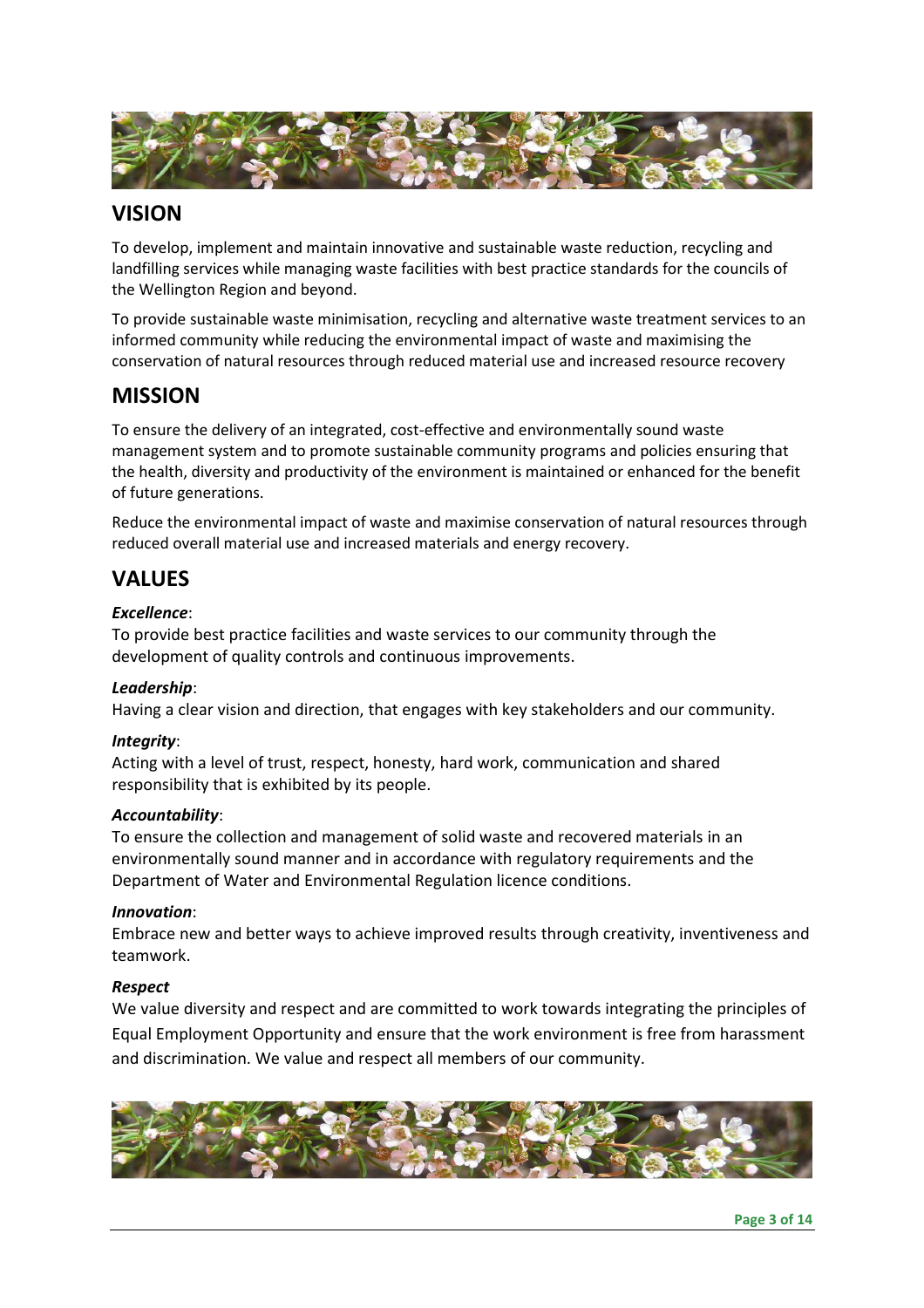# **Bunbury-Harvey Regional Council Minutes**

Minutes of the Ordinary Meeting of the Bunbury-Harvey Regional Council held in the Shire of Harvey Council Chambers, Administration Building, 7 Mulgara Street, Australind on Thursday, 27 June 2019 at 4:00pm.

# **Minutes**

# **1. Declaration of Opening / Announcement of Visitors**

The meeting was declared open by Presiding Member Cr Murray Cook at 4:00pm

These Minutes were confirmed as being true and correct by Council on Click here to enter a date. by Council Resolution: Click here to enter text.

\_\_\_\_\_\_\_\_\_\_\_\_\_\_\_\_\_\_\_\_\_\_\_\_\_\_\_\_ \_\_\_\_\_\_\_\_\_\_\_\_\_\_\_\_\_\_\_\_\_\_\_\_\_\_\_\_\_\_

**Cr Murray Cook Cr Murray Cook** Mr Tony Battersby Chairperson Chief Executive Officer

# **2. Attendances**

| <b>Council Members:</b>                       | <b>Representing</b>                       |
|-----------------------------------------------|-------------------------------------------|
| Cr Murray Cook (Chairperson)                  | City of Bunbury                           |
| Cr Anita Shortland (Deputy Chairperson)       | Shire of Harvey                           |
| Cr Betty McCleary                             | City of Bunbury                           |
| Cr Tresslyn Smith                             | City of Bunbury                           |
| Cr Peter Monagle                              | Shire of Harvey                           |
| <b>Executive Leadership Team (Non-Voting)</b> | Representing                              |
| Mr Tony Battersby                             | Chief Executive Officer (BHRC)            |
| Ms Annie Riordan                              | Chief Executive Officer (Shire of Harvey) |
| Mr Mal Osborne                                | Chief Executive Officer (City of Bunbury) |
| <b>Officers (Non-Voting)</b>                  | <b>Representing</b>                       |
| Mr Chris Welham                               | Accountant                                |
| <b>Miss Martinette Pieterse</b>               | <b>Council Meeting Support Officer</b>    |
| <b>Others</b> (Non-Voting)                    | Representing                              |
| Mr David Ransom                               | Manager of Finance – City of Bunbury      |
|                                               |                                           |

# **2.1 Apologies**

Cr James Hayward – City of Bunbury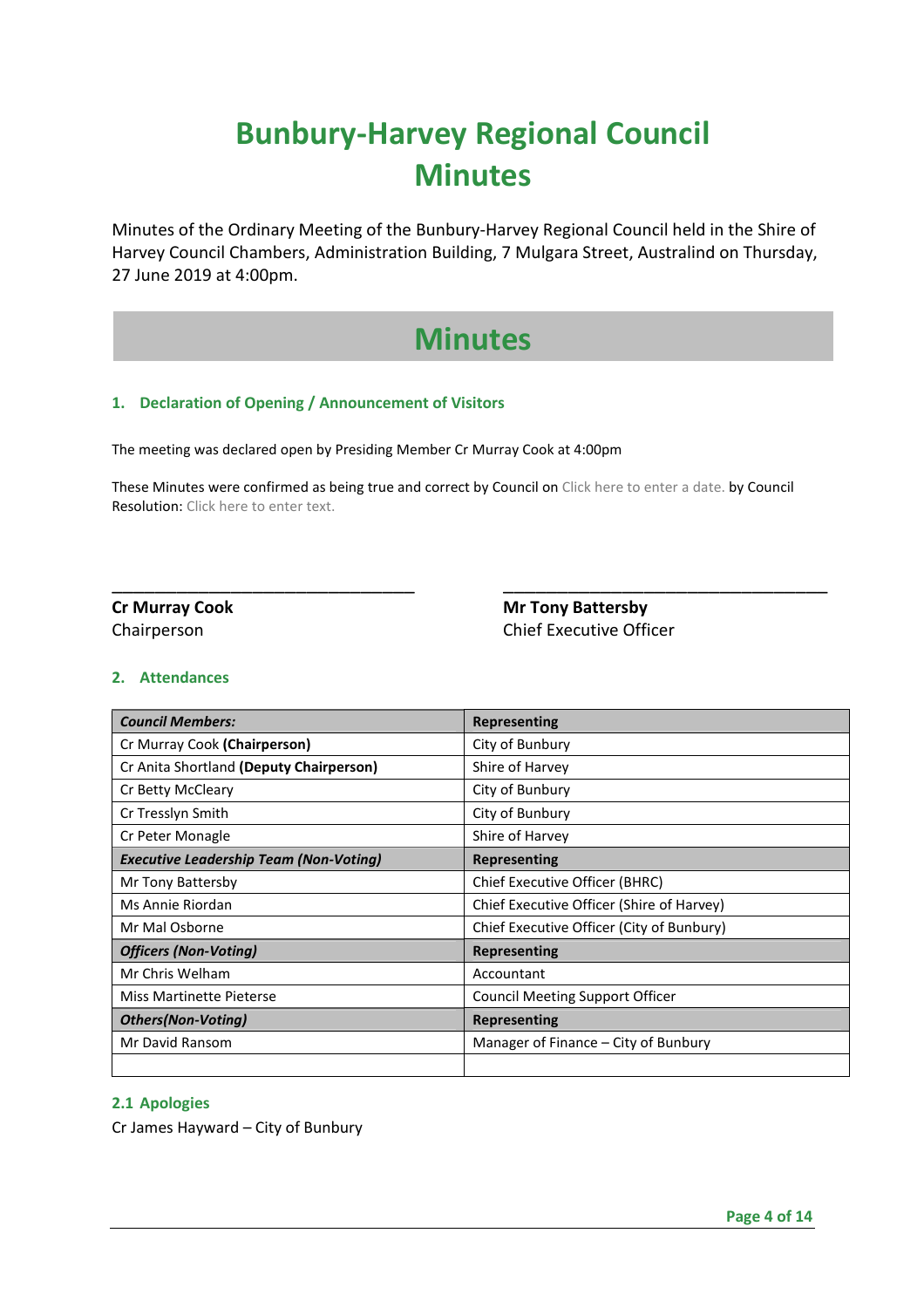- **3. Public Question Time**  Nil
- **4. Summary of Response to previous Questions taken on notice**  Nil
- **5. Applications for Leave of Absence**  Nil
- **6. Confirmation of Minutes**

The minutes of the Ordinary meeting of Council held on 30 May 2019, are confirmed as a true accurate record.

**MOVED BY: Cr Betty McCleary SECONDED BY: Cr Anita Shortland RESULT: CARRIED / LOST - 5/0 RESOLUTION: OC270619-1611**

- **7. Petitions / Memorials / Presentations**  Nil
- **8. Declarations of Interests**  Nil
- **9. Announcements (by the presiding member without discussion)**  Nil
- **10. Reports of Committees**  Nil
- **11. Reports of Officers**

# **11.1 Financial Statements for the period ending 31 May 2018**

| <b>Applicant / Proponent:</b>  | Internal                                                          |   |                             |  |  |
|--------------------------------|-------------------------------------------------------------------|---|-----------------------------|--|--|
| <b>Responsible Officer:</b>    | Chris Welham, Accountant                                          |   |                             |  |  |
| <b>Responsible Manager:</b>    | David Ransom, Manager Finance                                     |   |                             |  |  |
| Executive:                     | Tony Battersby, Chief Executive Officer                           |   |                             |  |  |
|                                | Advocacy                                                          | ⊠ | Review                      |  |  |
| <b>Authority / Discretion:</b> | Executive/Strategic                                               | ⊠ | Quasi-Judicial              |  |  |
|                                | Legislative                                                       | ⊠ | <b>Information Purposes</b> |  |  |
| Attachment(s):                 | Attachment 1 - Financial Statements for Period Ending 31 May 2019 |   |                             |  |  |
|                                | $(A$ ppendices $1 - 8$                                            |   |                             |  |  |

## *Summary*

The following comments are provided on the key elements of Council's Financial Performance:

- 1. Statement of Comprehensive Income **(attached at Appendix 1)**
	- a. Year-to-date Financial Performance to 31 May 2019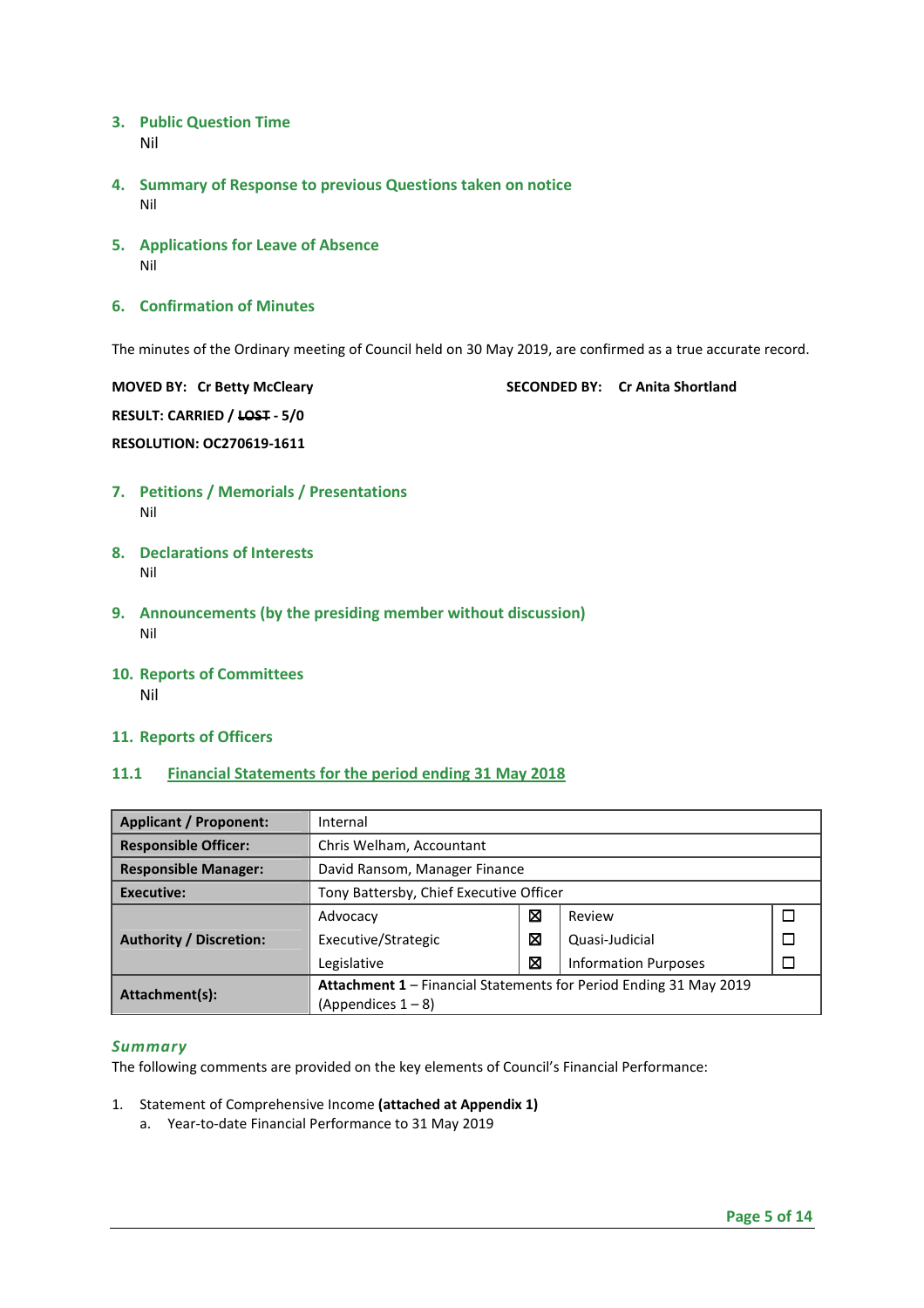|                                | <b>ACTUAL</b> | <b>BUDGET</b> | <b>VARIANCE</b> |              |
|--------------------------------|---------------|---------------|-----------------|--------------|
| Year-to-date Income            | 3,527,234     | 3,802,427     | (275, 193)      | Unfavourable |
| Year-to-date Expenditure       | (4, 143, 099) | (4, 164, 971) | 21.872          | Favourable   |
| Year-to-date Operating Surplus | (615, 865)    | (362, 544)    | (253, 321)      | Unfavourable |

2. Statement of Financial Activity **(attached at Appendix 3)** 

Closing Funding Surplus to 30 June 2019 is forecast at \$209,790. The Budgeted Closing Surplus amount of \$399,834 has been decreased by \$190,044 due to a decrease in fees and charges income of \$317,384, and an increase in materials and contracts expenditure of \$84,984, which is offset by increased insurance and parental leave reimbursements received and paid, reduced depreciation and carried forward capital expenditure, and a reduction in transfers from reserve.

# 3. Capital Works **(attached at Appendix 4)**

|                                  | <b>ACTUAL</b> | <b>BUDGET</b> | <b>VARIANCE</b> |              |
|----------------------------------|---------------|---------------|-----------------|--------------|
| Year-to-date Capital Expenditure | (613, 870)    | (613.712)     | (158)           | Unfavourable |

# 4. Statement of Financial Position **(attached at Appendix 5)**

|          | Current Assets of \$4,765,061 includes: | Year-to-date | <b>Forecast</b>          |
|----------|-----------------------------------------|--------------|--------------------------|
| $\circ$  | Cash and Cash Equivalents               | 4,410,014    | 4,149,956                |
| $\Omega$ | Trade and Other Receivables             | 350.791      | 300,000                  |
|          | Prepayments                             | 1.970        | $\overline{\phantom{a}}$ |
|          | <b>Inventories</b>                      | 2,286        | 2,000                    |

| Current Liabilities of \$391,110 includes: |                          |         |         |  |  |
|--------------------------------------------|--------------------------|---------|---------|--|--|
| $\cap$                                     | Trade and Other Payables | 141.067 | 212,518 |  |  |
|                                            | Provisions               | 250,043 | 284,900 |  |  |

| $\bullet$ | Working Capital (Current Assets less Current Liabilities) is:         | 4,373,951 | 3,954,538 |
|-----------|-----------------------------------------------------------------------|-----------|-----------|
| $\bullet$ | Equity (Total Assets less Total Liabilities) is                       | 9,108,304 | 9,025,157 |
|           | Reserves of \$3,041,571 includes:                                     |           |           |
|           | Plant and Infrastructure Reserve                                      | 544,602   | 787,075   |
|           | Site Post Closure Rehabilitation Reserve                              | 723.778   | 1,072,632 |
|           | Stanley Road Environmental Protection Lined Cell Construction Reserve | 685,415   | 1,091,394 |
|           | <b>Organics Processing Reserve</b>                                    | 1,087,776 | 793,644   |

5. Investments

| Total of \$4,329,587 includes: |                   |                  |                                        |  |  |  |
|--------------------------------|-------------------|------------------|----------------------------------------|--|--|--|
|                                | Invested Funds \$ | % of Total Funds | Max % of Total Funds<br><b>Allowed</b> |  |  |  |
| <b>Bankwest</b><br>O           | 581,849           | 13               | 75                                     |  |  |  |
| Commonwealth Bank<br>$\Omega$  | 1,686,360         | 39               | 75                                     |  |  |  |
| National Australia Bank        | 2,061,378         | 48               | 75                                     |  |  |  |
| <b>TOTAL:</b>                  | 4,329,587         | 100              |                                        |  |  |  |

*Funds which are not required for payment of creditors are invested in interest bearing Term Deposits for 1 to 3 months. Quotations are obtained to ensure the best interest rate is received. Interest earnings are shown in the financial statements.*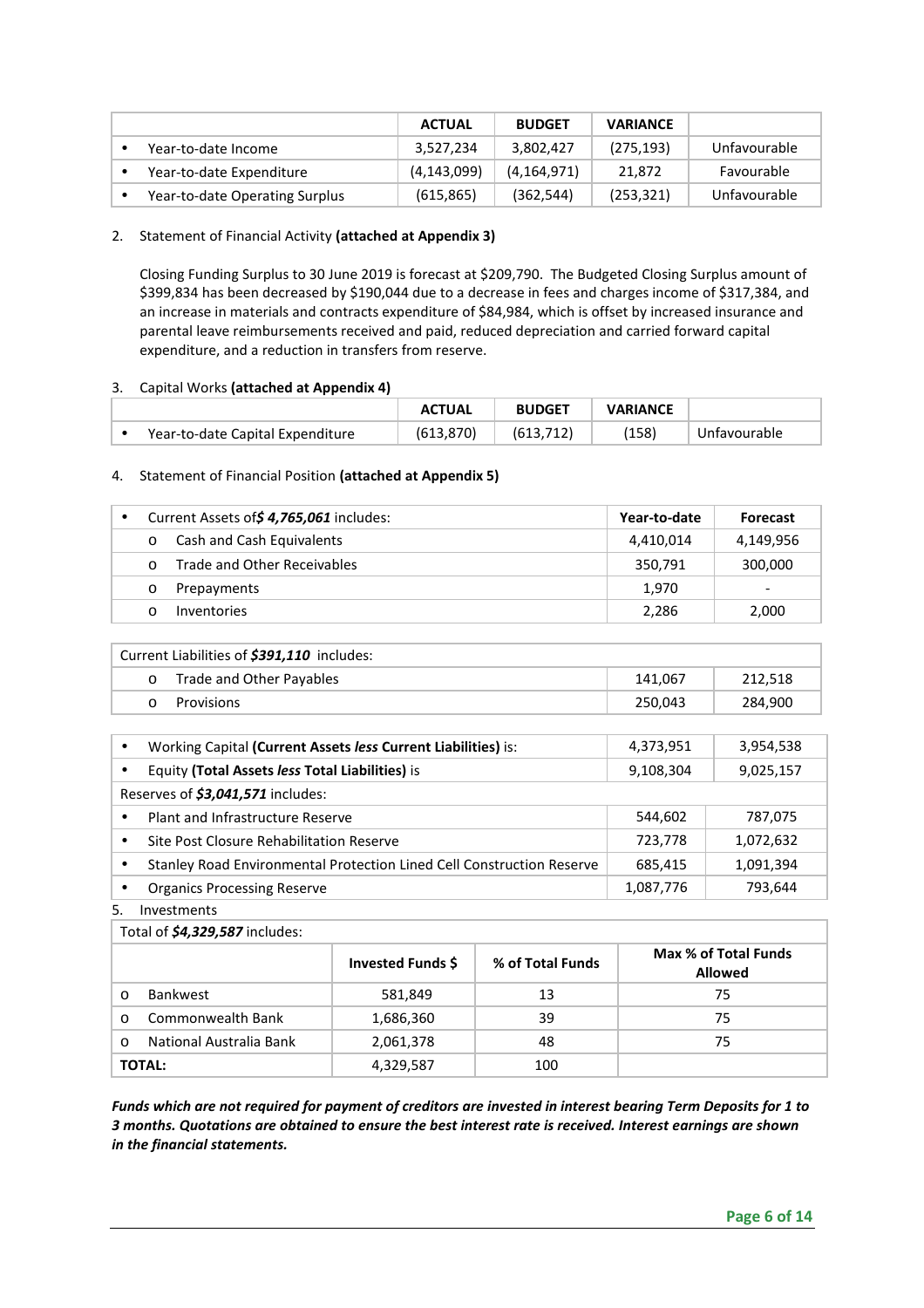# *Executive Recommendation*

#### **That Council:**

Receive and accept the Financial Statements for period ending 31 May 2019 as presented to Council.

**MOVED BY: Cr Anita Shortland SECONDED BY: Cr Betty McCleary**  SECONDED BY: Cr Betty McCleary

**RESULT: CARRIED / LOST – 5/0** 

**RESOLUTION: OC270619-1612** 

# *Background*

A financial management report is provided to Councillors on a monthly basis which includes the following summaries:

- Statement of Comprehensive Income **(**attached at **Appendix 1)**
- Banksia Road Operations **(**attached at **Appendix 2)**
- Statement of Financial Activity **(**attached at **Appendix 3)**
- Capital Works Expenditure Summary **(**attached at **Appendix 4)**
- Statement of Financial Position **(**attached at **Appendix 5)**
- Statement of Net Current Assets **(**attached at **Appendix 6)**
- Fees and Charges Summary **(**attached at **Appendix 7)**
- Debtors Report **(**attached at **Appendix 8)**

## *Legislative Compliance*

In accordance with the provisions of Section 6.4 of the Local Government Act 1995 and Regulations 34(1) of the Local Government (Financial Management) Regulations 1996, a Local Government is to prepare each month a Statement of Financial Activity (Attached at Appendix 3) reporting on the revenue and expenditure as set out in the annual budget under Regulations 22 (1) (d) for this month.

At the Council Meeting on 26 July 2018, Council adopted that a variance between actual and budget-to-date of greater than or equal to 10% and \$15,000 is considered to be a material variance for reporting purposes in the Statement of Financial Activity for 2018/19

#### *Consultation*

There is no requirement for community consultation for this report. The Chief Executive Officer and the City of Bunbury finance staff monitor the Bunbury-Harvey Regional Council's monthly revenue and expenditure and (as required) refer to any variances requiring remedial action to Council.

Approved budget amendments are recorded in the financial statements to reflect the Council's current budget and financial position at all times.

#### *Financial Implications*

This Financial Management Report on the financial performance of the Council is provided for Councillor's information and does not have any financial or budget implications for the 2018/19 financial year.

#### *Statutory Environment*

Sections 12 and 13 of the Local Government (Financial Management) Regulations 1996 Apply.

*Strategic Implications*  Nil

*Policy Implications*  Nil

# *Officer Comment*

The following is an explanation of significant variances identified in the Statement of Comprehensive Income and the Statement of Financial Activity: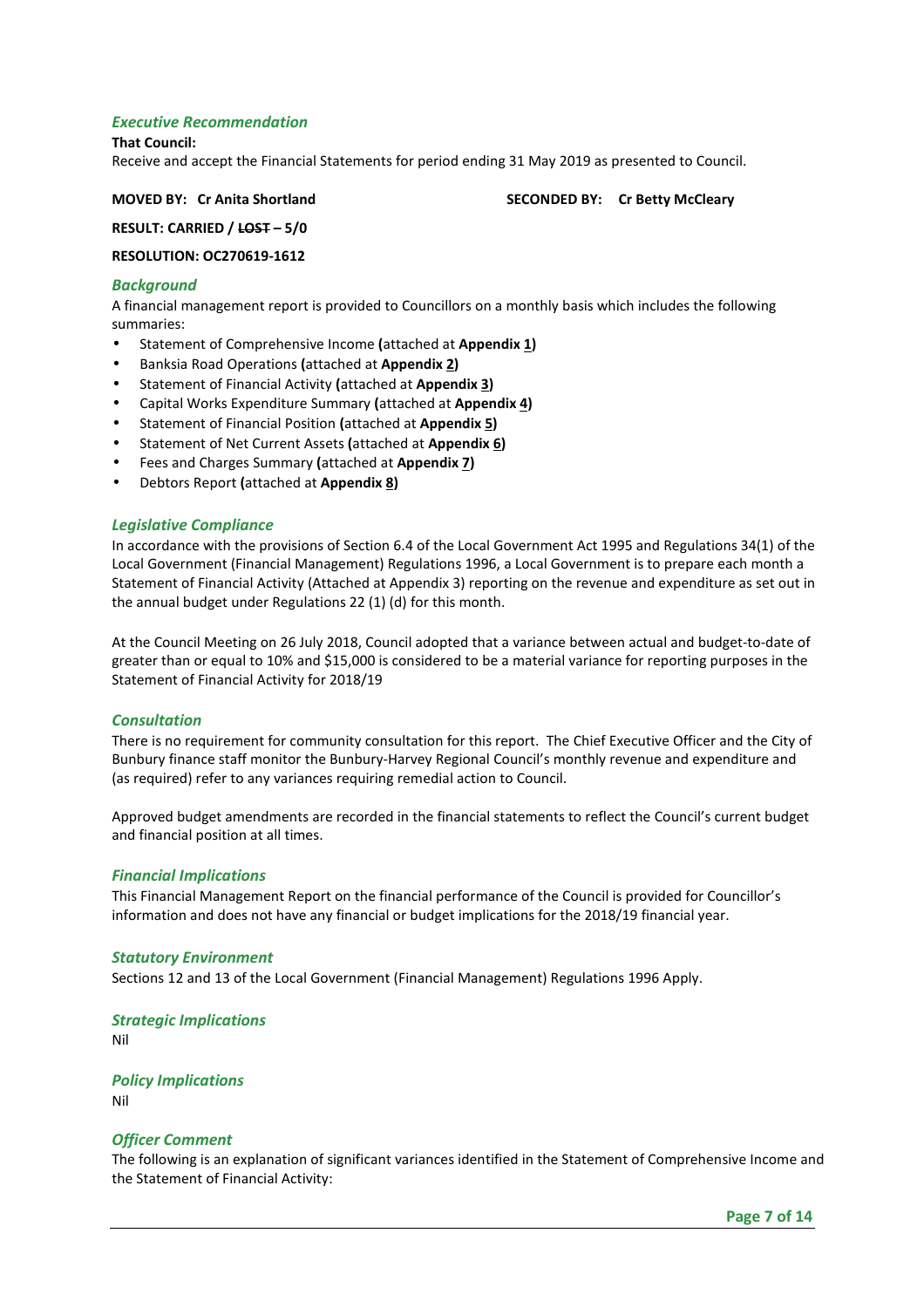| <b>Statement of Comprehensive Income</b>                                                  | <b>YTD Actual to YTD</b> |
|-------------------------------------------------------------------------------------------|--------------------------|
|                                                                                           | <b>Budget Variance</b>   |
| <b>Fees and Charges</b>                                                                   |                          |
| Casual Tipping Fees Unfavourable year-to-date variance to budget due to less than         | ( \$223,071)             |
| expected tonnages being received from the City of Busselton, the Shire of Capel and       | (16%)                    |
| Westbins. The year- end forecast has been reduced by \$256K.                              |                          |
| Sale of Compost Unfavourable year-to-date variance to budget. This is due to the          |                          |
| seasonal effect of low rainfall. Demand for compost increases when there is rain to       | (543, 204)               |
| enhance assimilation of compost into existing soils. The year- end forecast has been      | (34%)                    |
| reduced by \$45K.                                                                         |                          |
| <b>Other Revenue</b>                                                                      |                          |
| Insurance Reimbursements Favourable year-to-date variance to budget due to receipt of     | \$24,273                 |
| good driver rebate and ongoing workers compensation wages recoups.                        | 126%                     |
| <b>Employee Costs</b>                                                                     |                          |
| Waste Transfer Station Favourable year-to-date variance to budget due to staff being on   | \$41,845                 |
| annual leave and close monitoring of staff rosters.                                       | 12%                      |
| Earthworks Operations Unfavourable year-to-date variance to budget mainly due to          | (547, 811)               |
| annual leave not taken.                                                                   | (30%)                    |
| Site Rehabilitation Favourable year-to-date variance to budget mainly due to staff being  | \$32,726                 |
| on annual leave and close monitoring of staff rosters.                                    | 21%                      |
| <b>Materials and Contracts</b>                                                            |                          |
| Technical Services Unfavourable year-to-date variance to budget mainly due to The         |                          |
| DWER requesting further technical information in relation to the new lined Cell proposal  | (528, 100)               |
| for the Stanley Road Landfill. The year-end forecast has been increased to \$46K.         | (28%)                    |
| Organics Expenditure Unfavourable variance compared to year-to-date budget mainly         |                          |
| due to an increase in organics licence fees, and plant maintenance costs e.g.             |                          |
| replacement of aeration pipes (\$7,870) and the works approval (\$12,883) for the         | (537,788)                |
| relocation of the Organics Processing Facility to Stanley Road. The year-end forecast has | (26%)                    |
| been increased by \$17K.                                                                  |                          |
| Skip Bin recycling Operations Favourable variance compared to year-to-date budget         |                          |
| because the tender for the new waste handler was awarded later than expected. The         | \$37,391                 |
| forecast has been reduced by \$35K.                                                       | 49%                      |
| <b>Statement of Financial Activity</b>                                                    |                          |
| <b>Revenues by Nature and Type</b>                                                        |                          |
| Other Revenue Favourable variance. See explanation above included in the Statement        | \$25,124                 |
| of Comprehensive Income variances.                                                        | 13%                      |

# *Voting Requirement*  Simple Majority

# **11.2 Summary of Accounts paid for period ending 31 May 2019**

| <b>Applicant / Proponent:</b>                                                           | Internal                                |   |                             |  |  |
|-----------------------------------------------------------------------------------------|-----------------------------------------|---|-----------------------------|--|--|
| <b>Responsible Officer:</b>                                                             | Chris Welham, Accountant                |   |                             |  |  |
| <b>Responsible Manager:</b>                                                             | David Ransom, Manager Finance           |   |                             |  |  |
| <b>Executive:</b>                                                                       | Tony Battersby, Chief Executive Officer |   |                             |  |  |
|                                                                                         | Advocacy                                | ⊠ | Review                      |  |  |
| <b>Authority / Discretion:</b>                                                          | Executive/Strategic                     | 図 | Quasi-Judicial              |  |  |
|                                                                                         | Legislative                             | ⊠ | <b>Information Purposes</b> |  |  |
| Attachment 2 - Summary of Accounts paid for period ending 31 May 2019<br>Attachment(s): |                                         |   |                             |  |  |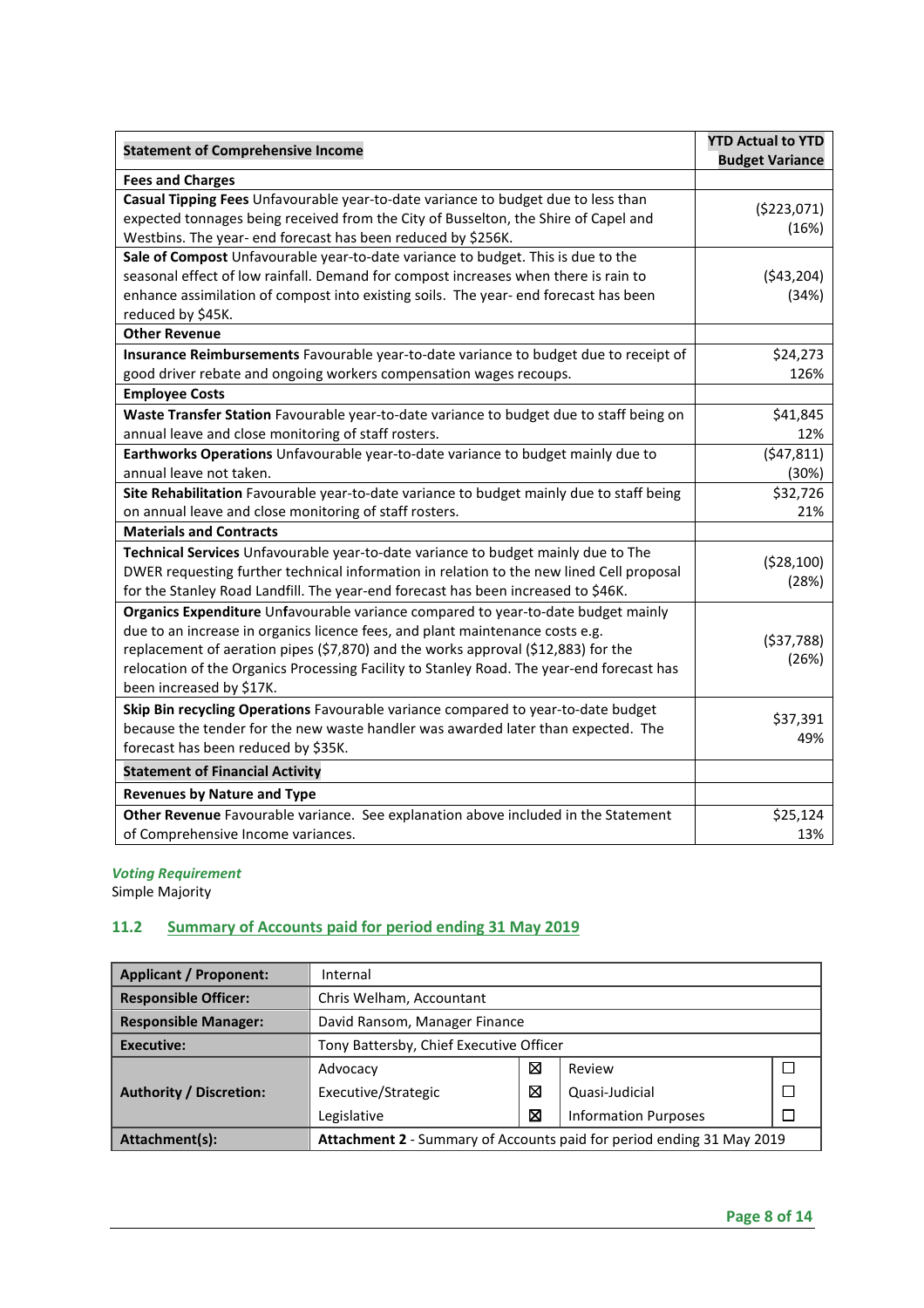# *Summary*

Section 13 (2) of Government (Financial Management) Regulations 1996 require that where Local Government has delegated to the CEO the exercise of its power to make payments from the municipal fund or the trust fund or the trust fund, a list of accounts paid by the CEO is to be prepared each month showing detail for each account paid since such list was prepared. This item is presented to Council to advice of payments made for 31 May 2019

# *Officer Recommendation*

# **That Council:**

Receive and accept the Summary of Accounts paid for period ending 31 May 2019 as presented to Council.

**MOVED BY: Cr Betty McCleary SECONDED BY: Cr Peter Monagle SECONDED BY: Cr Peter Monagle** 

**RESULT: CARRIED / LOST – 5/0** 

**RESOLUTION: OC270619-1613** 

# *Background*

As noted in Summary.

# *Officer Comment*

The attachment details all payments made for 31 May 2019

# *Consultation*

Nil

# *Financial Implications*

As per the declaration within the schedule summary, the accounts have been checked and are fully supported by vouchers and invoices and which have been duly certified as to the receipt of goods and the rendition of service and as to prices, computation and costing(s). Sufficient allocations are contained within the 2018/2019 budget to cover payment of the accounts.

# *Statutory Environment*

Sections 12 and 13 of the Local Government (Financial Management) Regulations 1996 Apply.

# *Strategic Implications*

Nil

# *Policy Implications*  Nil

*Voting Requirement*  Simple Majority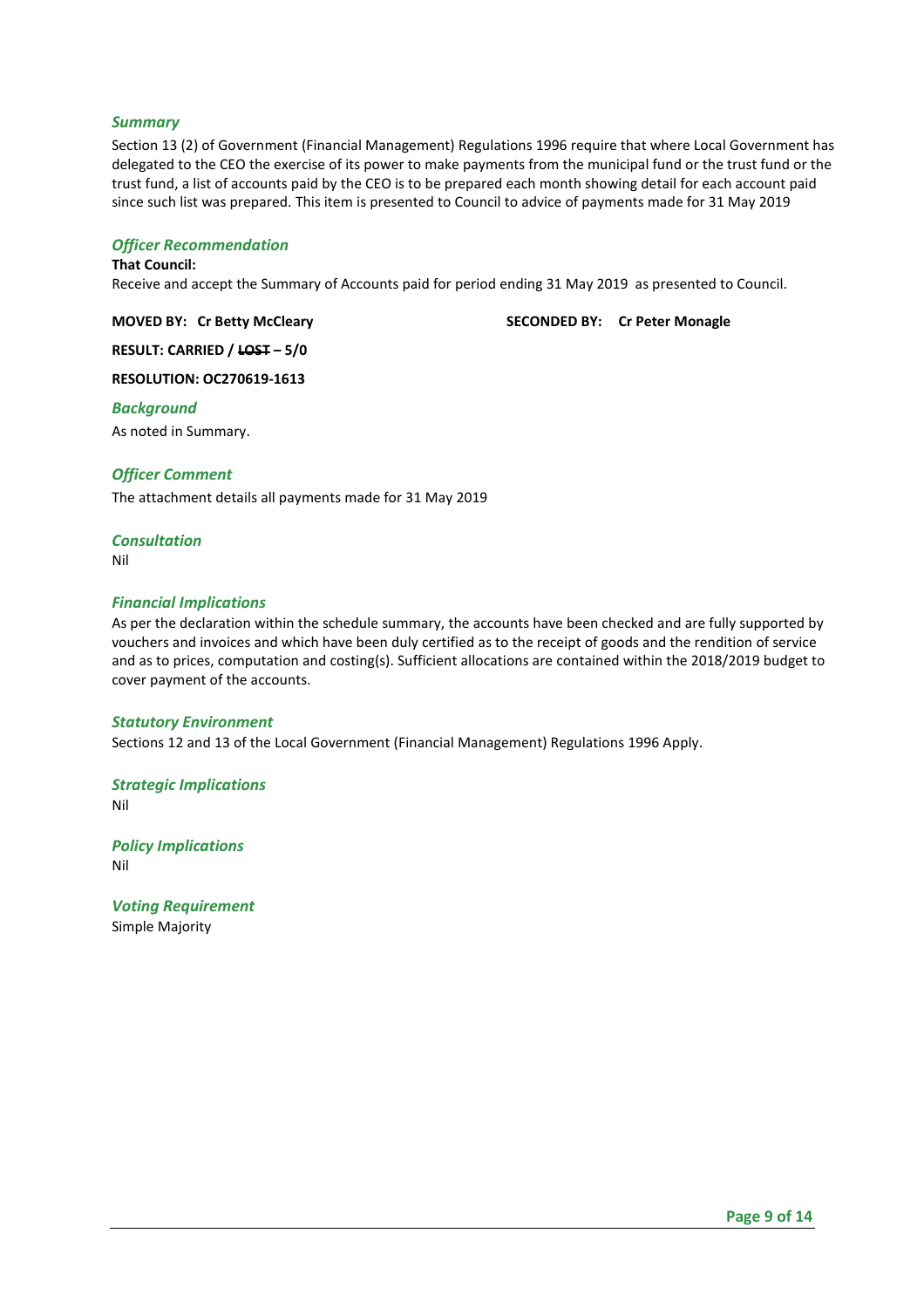# **11.3 Draft Budget 2019/2020**

| <b>Applicant / Proponent:</b>  | Internal                                |   |                             |  |  |  |
|--------------------------------|-----------------------------------------|---|-----------------------------|--|--|--|
| <b>Responsible Officer:</b>    | Chris Welham, Accountant                |   |                             |  |  |  |
| <b>Responsible Manager:</b>    | David Ransom, Manager Finance           |   |                             |  |  |  |
| Executive:                     | Tony Battersby, Chief Executive Officer |   |                             |  |  |  |
|                                | Advocacy                                | ⊠ | Review                      |  |  |  |
| <b>Authority / Discretion:</b> | Executive/Strategic                     | ⊠ | Quasi-Judicial              |  |  |  |
|                                | Legislative                             | ⊠ | <b>Information Purposes</b> |  |  |  |
| Attachment(s):                 | Attachment 3 - Draft Budget 2019/2020   |   |                             |  |  |  |

# *Précis*

Section 6.1 of the Local Government Act 1995 requires a local government to prepare and adopt (in the period June 1 to August 31) an annual budget of its Municipal fund for that same year.

## *Officer Recommendation*

#### *Recommendation 1 – Elected Members Meeting Attendance Fees*

#### **That Council:**

Adopt the Elected Member sitting fees as prescribed by the Local Government (Administration) Regulations 1996 being:

- a) Council Meeting fees: Chairman \$182.00 per meeting (This is double the minimum prescribed fee) Councillors \$91.00 per meeting
- b) Committee Meeting fees: Chairman and Councillors \$46.00 per meeting

**MOVED BY: Cr Anita Shortland SECONDED BY: Cr Tresslyn Smith** SECONDED BY: Cr Tresslyn Smith

**RESULT: CARRIED / LOST – 5/0** 

# **RESOLUTION: OC270619-1614**

### *NOTE: Absolute Majority Vote Required*

#### *Recommendation 2 – Adoption of the 2019/2020 Budget*

# **That Council:**

Budgets for the following funds for the year ended 30 June 2020, be adopted:

- Municipal Fund
- Plant and Infrastructure Reserve
- Site (Post Closure) Rehabilitation Reserve
- Stanley Road Environmental Protection Cell Construction Reserve.
- Organics Processing Reserve

**MOVED BY: Cr Betty McCleary SECONDED BY: Cr Peter Monagle** 

**RESULT: CARRIED / LOST – 5/0** 

**RESOLUTION: OC270619-1615** 

**Note: Absolute Majority Vote Required**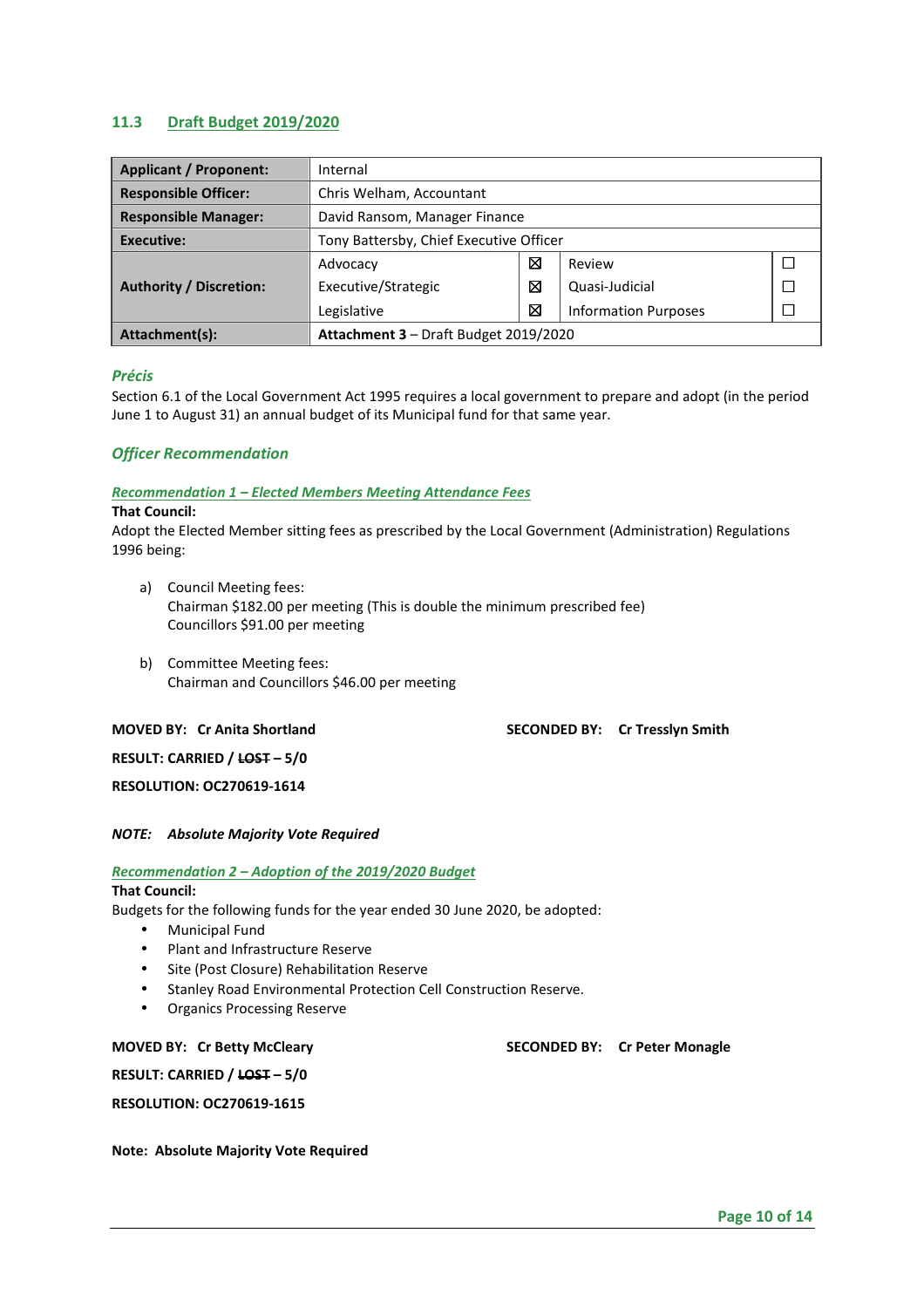# *Recommendation 3 – Reporting of Material Variances in the Monthly Statement of Financial Activity for 2019/2020*

# **That Council:**

A variance between actual and budget-to-date of greater than or equal to 10% and \$15,000 is considered to be a material variance for reporting purposes in the Statement of Financial Activity for 2019/20.

**RESULT: CARRIED / LOST – 5/0** 

**MOVED BY: Cr Anita Shortland SECONDED BY: Cr Betty McCleary** 

**RESOLUTION: OC270619-1616** 

# **Note: Absolute Majority Vote Required**

# *Recommendation 4 – Late Payment Interest Charge*

# **That Council:**

An interest charge on outstanding fees and charges (including amounts allowed on ad hoc payment plans) of 11% will be calculated daily at 0.0301% on a simple interest basis for the number of days from the account due date until the day prior to the day on which the payment is received.

**MOVED BY: Cr Betty McCleary SECONDED BY: Cr Tresslyn Smith**  SECONDED BY: Cr Tresslyn Smith

**RESULT: CARRIED / LOST – 5/0** 

**RESOLUTION: OC270619-1617** 

# **Note: Absolute Majority Vote Required**

# *Background*

Discussions regarding the draft budget for 2019/2020 Financial Year were held at a budget workshop on Thursday, 2 May 2019.The new schedule of Fees and Charges to apply from Monday, 1 July 2019 was adopted at the Ordinary Council Meeting held on Thursday, 30 May 2019 and has been used as the basis for the 2019/2020 income budget. It was resolved at the Budget Workshop held on Thursday, 2 May 2019 to adopt the budget at the Ordinary Council Meeting scheduled for Thursday, 27 June 2019.

# **1. Elected Members Meeting Attendance Fees**

In accordance with the Local Government Act 1995, fees will be paid to Councillors for attendance at meetings of Council and Council (Standing) Committees. This is in addition to any other expenses which may be reimbursed.

The prescribed minimum and maximum payments under the Local Government (Administration) Regulations 1996, 30(3A) are:

**(a) Councillor Meeting Attendance Fees:** 

Chairperson: Minimum: \$91.00 per meeting Maximum: \$490 per meeting Councillors: Minimum: \$91.00 per meeting Maximum: \$238 per meeting

**b) Committee Meeting fees:** 

Chairman and Councillors: Minimum \$46.00 per meeting Maximum \$119.00 per meeting.

*(Refer to Recommendation 1)* 

# **2. Adoption of the 2019/20 Budget**

A copy of the Draft Budget 2019/20 has been circulated under separate cover. Councillors developed the Draft Budget at the Council Workshop on 2nd May 2019.

The budget as presented includes provision to charge a \$61.00/tonne (GST incl.) gate fee for Co-mingled Waste, and \$28.50/tonne (GST incl.) for Green Waste, and to provide an \$12.50/tonne (GST incl.) rebate to Member Councils on Municipal waste disposed to landfill.

 *(Refer to Recommendation 2)*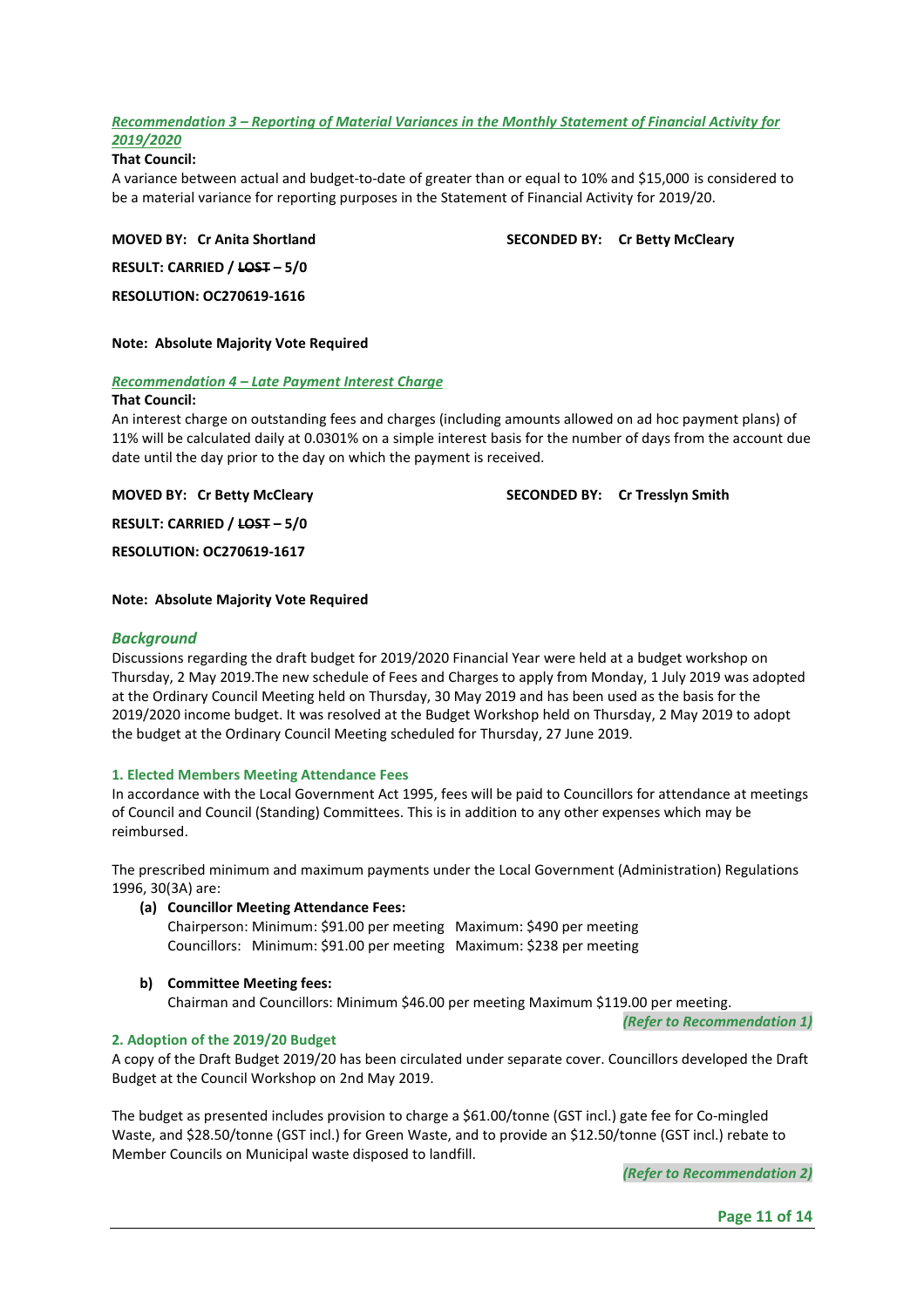# **3. Reporting of Material Variances in the Monthly Statement of Financial Activity for 2019/20**

It is a requirement under the Local Government (Financial Management) Regulations, for the Council to adopt (each year) a percentage or value, to be used for reporting material variances in the Statement of Financial Activity.

Any variance meeting these criteria will be required to have a supporting explanation in the monthly report to Council. Information is considered "material" if its omission, miss-statement or nondisclosure has the potential to adversely affect decisions by users of the financial report or affect the discharge of accountability by management or Council.

#### *(Refer to Recommendation 3)*

# **4. Late Payment Interest Charge**

A charge on outstanding fees and charges as allowed under the Local Government Act 1995 General Debtor Collection charges during the 2019/20 financial year (including amounts allowed on ad hoc payment plans) of 11% will be calculated daily at 0.0301% on a simple interest basis for the number of days from the account due date until the day prior to the day on which the payment is received.

*(Refer to Recommendation 4)* 

# *Consultation*

A Budget Workshop was held with Councillors on 2 May 2019.

## *Financial Implications*

Notes are included in the draft budget papers in regard to new items of income and expenditure in addition to Officer Comments in this report.

## *Statutory Environment*

Section 6.1 of the Local Government Act 1995 applies.

*Strategic Implications*  Nil

*Policy Implications*  Nil

*Voting Requirement*  Absolute Majority

# **11.4 DRAFT – Disability Access and Inclusion Plan (DAIP) 2019-2024**

| <b>Applicant / Proponent:</b>  | Internal                                                                 |   |                             |              |  |  |
|--------------------------------|--------------------------------------------------------------------------|---|-----------------------------|--------------|--|--|
| <b>Responsible Officer:</b>    | Michelle Lloyd, Workplace Safety and Compliance Officer                  |   |                             |              |  |  |
| <b>Responsible Manager:</b>    |                                                                          |   |                             |              |  |  |
| Executive:                     | Tony Battersby, Chief Executive Officer                                  |   |                             |              |  |  |
| <b>Authority / Discretion:</b> | Advocacy                                                                 | ⊠ | Review                      | $\mathbf{L}$ |  |  |
|                                | Executive/Strategic                                                      | ⊠ | Quasi-Judicial              |              |  |  |
|                                | Legislative                                                              | ⊠ | <b>Information Purposes</b> |              |  |  |
| Attachment(s):                 | Attachment 4 - DRAFT - Disability Access and Inclusion Plan (DAIP) 2019- |   |                             |              |  |  |
|                                | 2024                                                                     |   |                             |              |  |  |

# *Précis*

The Disability Services Act 1993 requires all local government and selected State Government agencies to develop a plan to assist in the promotion of access and inclusion of people with disability.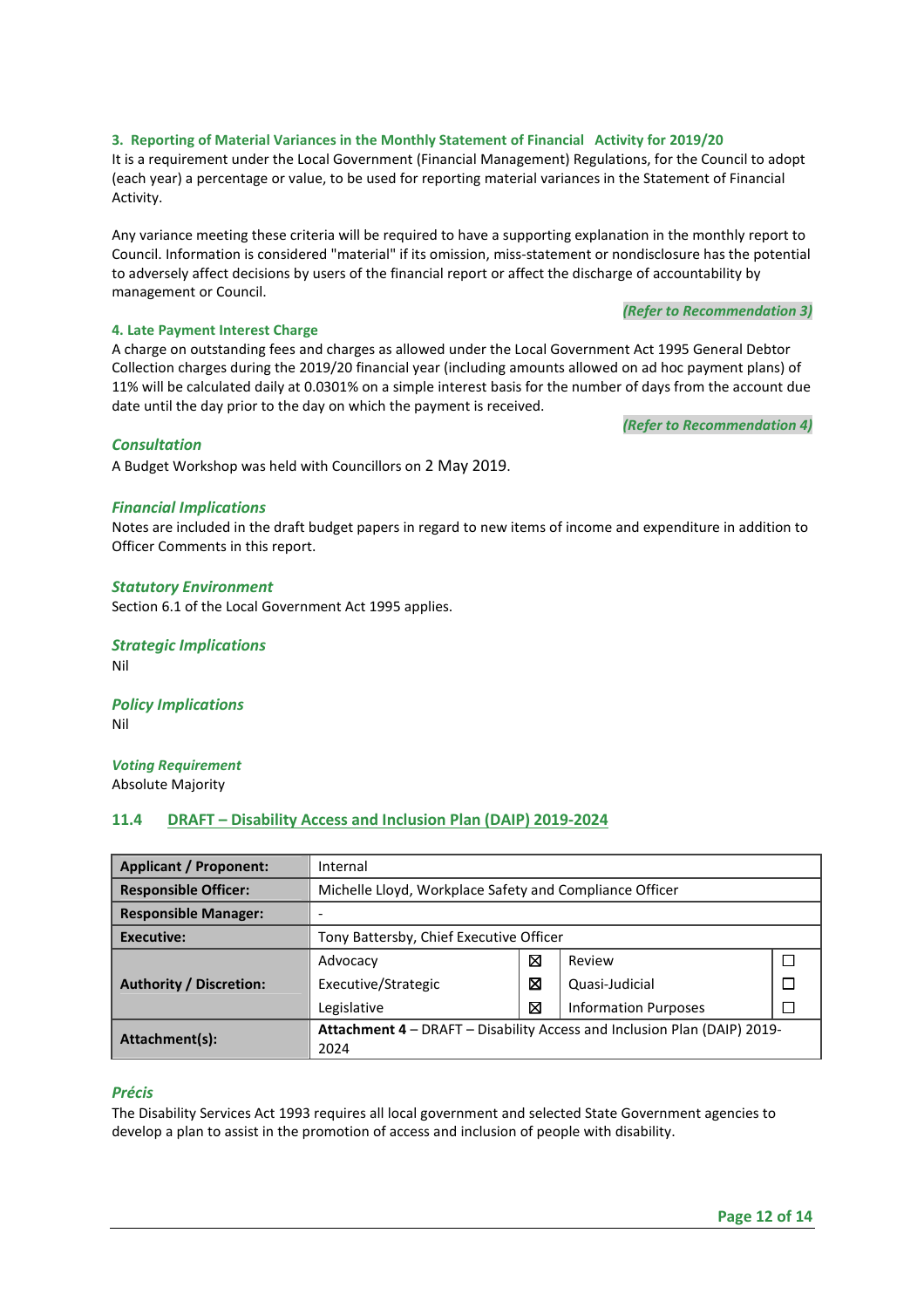This is the Bunbury-Harvey Regional Council's (BHRC) first Disability Access and Inclusion Plan (DAIP) and it provides the framework for the implementation of strategies and initiatives to ensure people with disability are supported and have the same opportunities as others to access our services, facilities and information.

We will apply these DAIP strategies to our day-to-day operations, including the way in which we deliver our services. These initiatives range from improving the service awareness of staff to the needs of people with disability, to identifying and implementing methods to improve employment outcomes and initiatives that strive to provide opportunities for all members of our community to fully participate. These strategies will be strengthened by further educating our employees, embedding what works well in our daily practice and continuously monitoring and evaluating our progress.

# *Officer Recommendation*

#### **That Council:**

Adopt the Disability Access and Inclusion Plan (DAIP) 2019-2024 as detailed in attachment.

**MOVED BY: Cr Peter Monagle SECONDED BY: Cr Tresslyn Smith** 

**RESULT: CARRIED / LOST – 5/0** 

**RESOLUTION: OC270619-1618** 

## *Background*

The BHRC has not previously adopted a Disability Access and Inclusion Plan.

# *Consultation*

In February 2019 a DAIP Committee was established and a short questionnaire was designed and contact was made with the local Disability Service Providers with a request for feedback. The community was informed through the BHRC Facebook and website that we were developing a DAIP to address the barriers that people with disability and their families experience in accessing information, services and facilities.

Following on from this, an advert was placed in the local newspaper along with details on how the community could provide input into the development of the plan by completing the questionnaire. The questionnaire was also available at the Administration building with contact details provided if assistance was required and alternative formats were made available upon request.

Residents were asked to identify any problems they had using services, accessing information, contributing to decision-making processes, making complaints and physically accessing the council facility. Direct contact was made with five (5) local Disability Service Providers and 3 completed surveys were returned. Although only two (2) of those had visited the facility in a personal capacity, all three (3) had suggestions for general improvement opportunities with access.

448 people reacted to the post on Facebook with 1 share, 4 likes and 13 engagements although no completed surveys were returned. No results were recorded against the website post.

The review of the consultation feedback along with an audit of the site highlighted areas of concern for access to our site and inclusion in the functions of the BHRC.

Access barriers include:

- Processes of the BHRC which may not be as accessible as possible;
- Facility tours may not always be held in a manner that best facilities the participation of people with disability;
- Improvements to suitable parking for people with disability in the Transfer Station;
- Improvements to access to the tip shop;
- Some staff may be uninformed or lacking in confidence to adequately provide the same level of service to people with disability;
- Inclusion at council meetings; and
- Elements of the BHRC website that may require improvement to best meet the needs of people with disability.